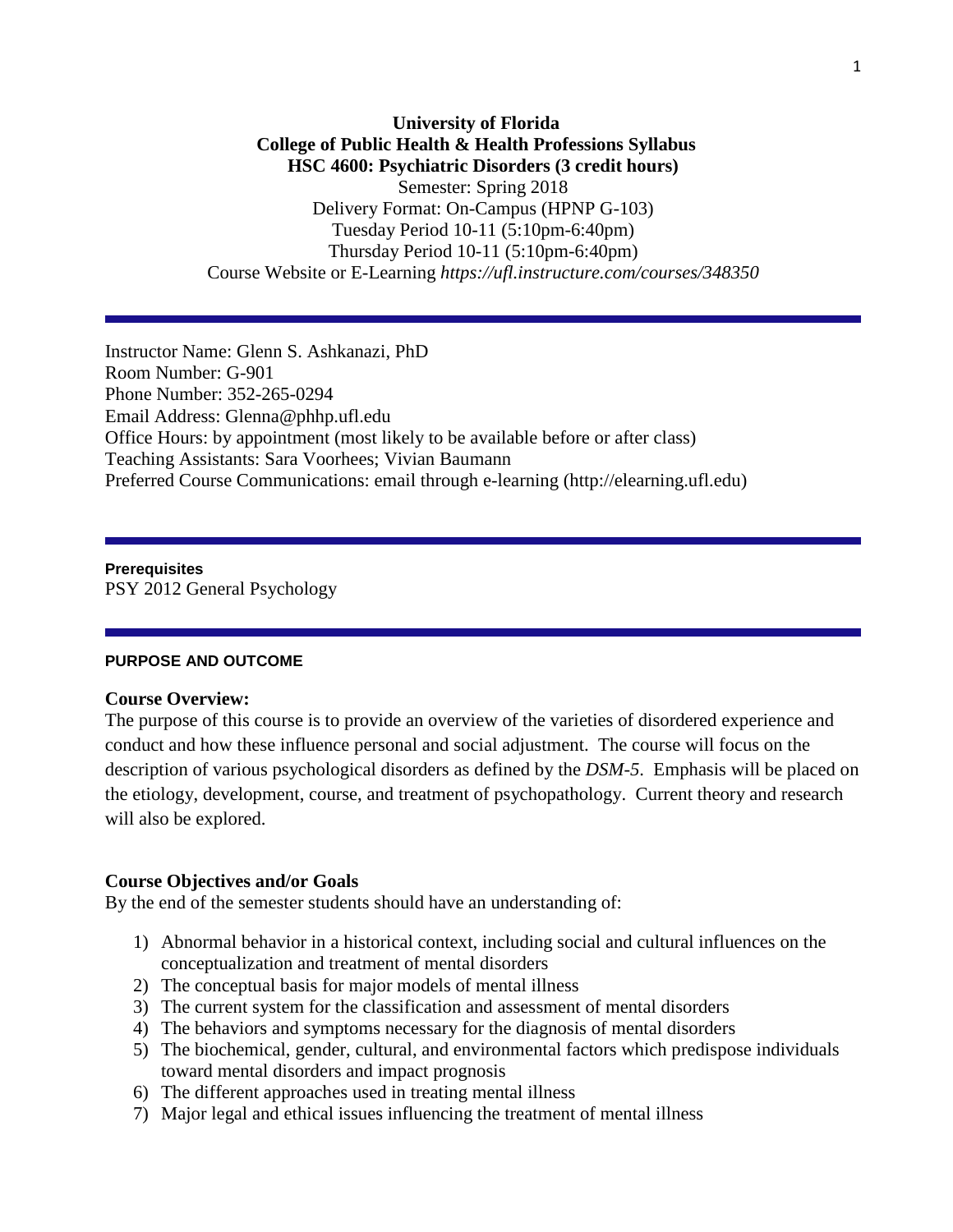### **Instructional Methods**

Lecture, class discussion, and small- group and individual work will comprise the majority of class sessions. The role of the instructors will be to: present an overview of relevant topics, provide additional reading material and learning resources with up-to-date research findings, facilitate discussion of selected topics, and provide timely feedback. Expectations for students are to attend class fully prepared, participate in class discussions, and read assigned materials prior to class in preparation for lecture.

### **Canvas**

Canvas is the course management system that you will use for this course. Canvas is accessed by using your Gatorlink account name and password at elearning.ufl.edu. There are several tutorials and student help links on the Canvas login site. If you have technical questions call the UF Computer Help Desk at 352-392-HELP or send email to helpdesk@ufl.edu. You are responsible for checking your account prior to each class to determine how you should prepare for the upcoming class.

### **DESCRIPTION OF COURSE CONTENT**

### **Topical Outline/Course Schedule**

| Class          | Date(s) | Topic(s)                             | Readings  |
|----------------|---------|--------------------------------------|-----------|
| 1              | Jan 9   | Introduction / Overview; Abnormal    | Chapter 1 |
|                |         | Psychology, Past and Present         |           |
| $\overline{2}$ | Jan 11  | Research in Abnormal Psychology      | Chpt 2    |
| $\overline{3}$ | Jan 16  | <b>Models of Abnormality</b>         | Chpt 3    |
| $\overline{4}$ | Jan 18  | Assessment / Diagnosis / Treatment   | Chpt 4    |
| 5              | Jan 23  | Assessment / Diagnosis / Treatment   | Chpt 4    |
| 6              | Jan 25  | EXAM1                                |           |
| 7              | Jan 30  | <b>Anxiety Disorders</b>             | Chpt 5    |
| 8              | Feb 1   | <b>Stress Disorders</b>              | Chpt 6    |
| 9              | Feb 6   | <b>Mood Disorders</b>                | Chpt 7    |
| 10             | Feb 8   | <b>Mood Disorders</b>                | Chpt 7    |
| 11             | Feb 13  | <b>Treatments for Mood Disorders</b> | Chpt 8    |
| 12             | Feb 15  | EXAM <sub>2</sub>                    |           |
| 13             | Feb 20  | Suicide                              | Chpt 9    |
| 14             | Feb 22  | <b>Eating Disorders</b>              | Chpt 11   |
| 15             | Feb 27  | <b>Eating Disorders</b>              | Chpt 11   |
| 16             | March   | Psychopharmacology                   |           |
|                | 1       |                                      |           |
| 17             | March   | <b>SPRING BREAK</b>                  |           |
|                | 6       |                                      |           |
| 18             | March   | <b>SPRING BREAK</b>                  |           |
|                | 8       |                                      |           |
| 19             | March   | <b>Substance-Related Disorders</b>   | 12        |
|                | 13      |                                      |           |
| 20             | March   | <b>Substance-Related Disorders</b>   | 12        |
|                | 15      |                                      |           |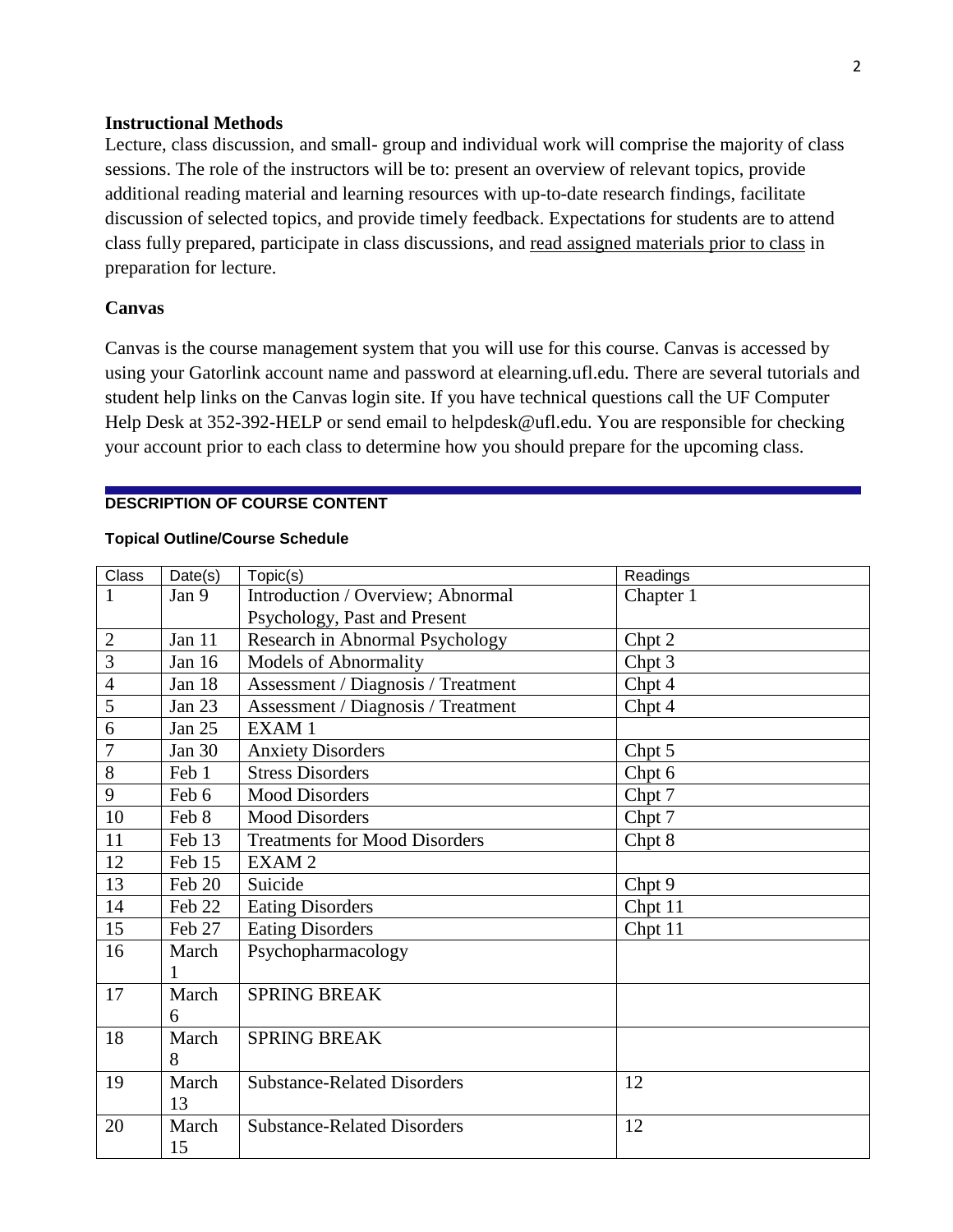| <b>Class</b> | Date(s)      | Topic(s)                                       | Readings |
|--------------|--------------|------------------------------------------------|----------|
| 21           | March        | EXAM <sub>3</sub>                              |          |
|              | 20           |                                                |          |
| 22           | March        | Schizophrenia                                  | 14       |
|              | 22           |                                                |          |
| 23           | March        | <b>Treatment for Schizophrenia</b>             | 15       |
|              | 27           |                                                |          |
| 24           | March        | <b>Personality Disorders</b>                   | 16       |
|              | 29           |                                                |          |
| 25           | April 3      | <b>Personality Disorders</b>                   | 16       |
| 26           | April 5      | <b>Childhood Disorders</b>                     | 17       |
| 27           | April        | <b>Childhood Disorders</b>                     | 17       |
|              | 10           |                                                |          |
| 28           | April        | EXAM4                                          |          |
|              | 12           |                                                |          |
| 29           | April        | Disorders of Aging and Cognition               | 18       |
|              | 17           |                                                |          |
| 30           | April        | Law, Society, and the Mental Health Profession | 19       |
|              | 19           |                                                |          |
| 31           | April        | TBA-- Last Class (Learning Disorders?)         |          |
|              | 24           |                                                |          |
|              | <b>FINAL</b> | EXAM 5 (Optional)                              |          |

\*Scheduled presentations are subject to change with prior notice from the instructor.

\*\*Information about quizzes is available under the Resources tab of the class Canvas site.

#### **Course Materials**

Comer, Ronald J. (2015). Abnormal *Psychology* (9th ed.). New York: Worth Publishers.

## **ACADEMIC REQUIREMENTS AND GRADING**

# *Total points = 500 (Lowest grade among exams and total quizzes can be dropped)*

#### **Grading**

| Requirement          | Due date          | <b>Points</b>                   |
|----------------------|-------------------|---------------------------------|
| Exam 1               | January 25, 2018  | 100 $pts$                       |
| Exam 2               | February 15, 2018 | $100$ pts                       |
| Exam 3               | March 20, 2018    | $100$ pts                       |
| Exam 4               | April 12, 2018    | $100$ pts                       |
| Quizzes              | Each class        | 100 pts (quizzes 4.17 pts each) |
| Exam 5 (optional)    | Final Exam Date   | $(100 \text{ pts})$             |
| Can drop lowest test |                   | Class total = $500$ pts         |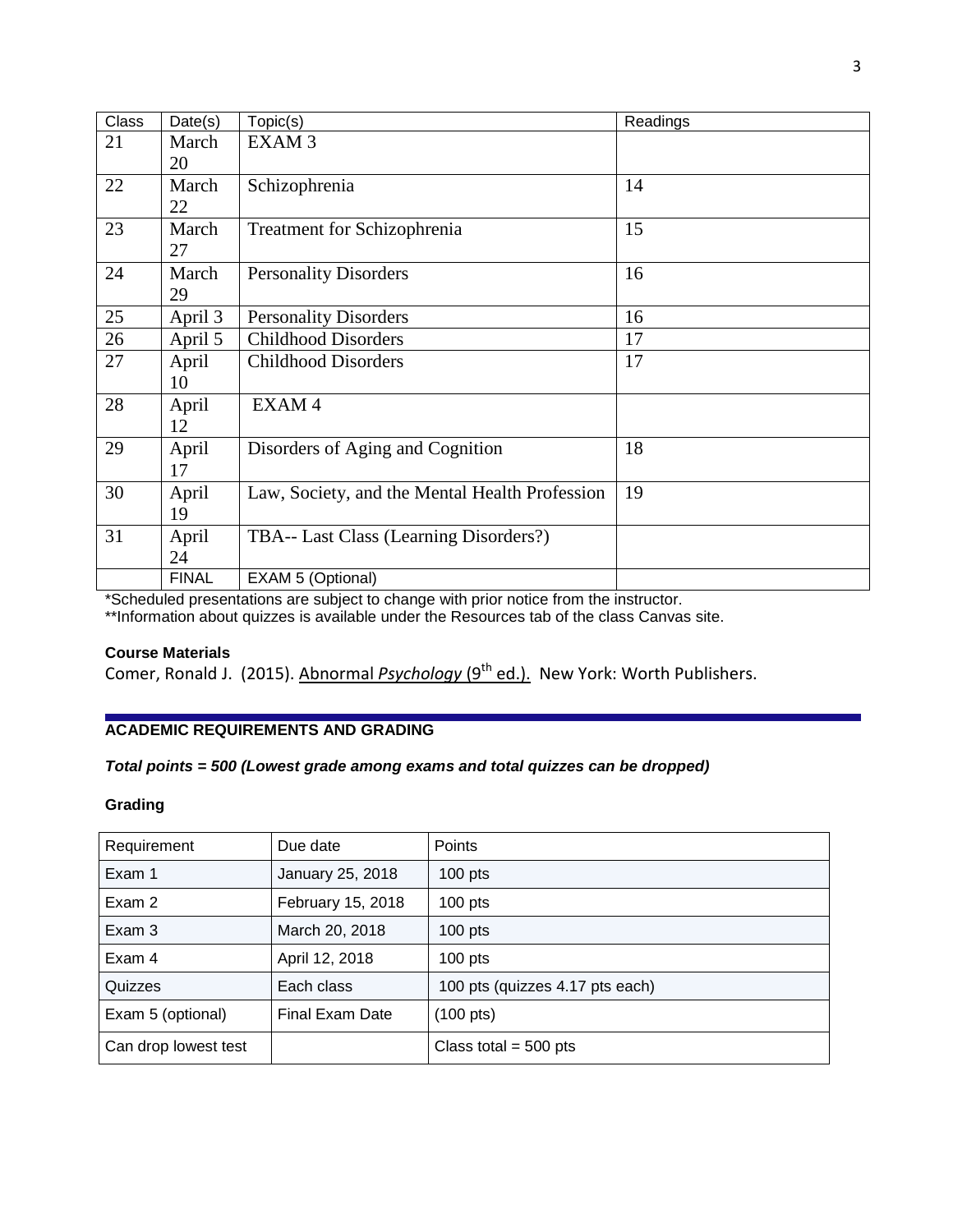| <b>Points</b><br>earned | 558-<br>600    | 540-<br>557  | 522-<br>539   | 498-<br>521   | 480-<br>497  | 462-<br>479  | 438-<br>461  | $420 -$<br>$43-$ | $402 -$<br>419 | $378-$<br>401 | 360-<br>377   | <360     |
|-------------------------|----------------|--------------|---------------|---------------|--------------|--------------|--------------|------------------|----------------|---------------|---------------|----------|
| <b>Percent</b>          | $93 -$<br>100% | $90-$<br>92% | $87 -$<br>89% | $83 -$<br>86% | $80-$<br>82% | $77-$<br>79% | $73-$<br>76% | $70-$<br>72%     | $67 -$<br>69%  | $63-$<br>66%  | $60 -$<br>62% | $< 60\%$ |
| Letter<br>Grade         | A              | $A-$         | $B+$          | B             | $B -$        |              | ╰            | $C-$             | D+             |               | D-            | E        |

Point system used (i.e., how do course points translate into letter grades).

Please be aware that a C- is not an acceptable grade for graduate students. In addition, a grade of C counts toward a graduate degree only if an equal number of credits in courses numbered 5000 or higher has been earned with an A.

| ∟etter<br>Grade        | A   | А-   | B+   | Ð<br>о | в-   | C+   | $\mathbf{r}$<br>v | $c-$ | D+               | D   | D-   | Е   | <b>WF</b> |     | ΝG  | S-  |
|------------------------|-----|------|------|--------|------|------|-------------------|------|------------------|-----|------|-----|-----------|-----|-----|-----|
| Grade<br><b>Points</b> | 4.0 | 3.67 | 3.33 | 3.0    | 2.67 | 2.33 | $\Omega$<br>z.u   | 1.67 | .33 <sub>1</sub> | I.U | 0.67 | 0.0 | 0.0       | 0.0 | 0.0 | 0.0 |

Letter grade to grade point conversions are fixed by UF and cannot be changed.

For greater detail on the meaning of letter grades and university policies related to them, see the Registrar's Grade Policy regulations at:

<http://catalog.ufl.edu/ugrad/current/regulations/info/grades.aspx>

**Class attendance** is considered an integral part of the learning experience as class discussions and lectures will include valuable material covered in the examinations that is not otherwise covered in the textbook. While class attendance will not be taken, 20% of your final grade will come from **inclass quizzes** (*you must be in class physically in order to take the online quiz*). Thus, students are expected to attend all classes and participate in class discussions to have exposure to this information. Quizzes missed due to **unexcused absences** will be given a zero. If students must be absent, they will be responsible for any missed material by acquiring lecture notes from other students who attended. You can expect that class slides will, in most cases, be on Canvas, however, not every lecture has slides that will accompany it and not all information will be on slides. Some material presented in lectures will not be in the texts and will be included on examinations. Thus, reduced attendance can be expected to result in a lower course grade.

We understand that many students will have extenuating circumstances throughout the semester. Should this occur, it is the student's responsibility to be proactive in addressing their situation with the instructors. If you believe you have a legitimate reason for missing class, you may request an extension from the instructors **before the missed class**. Should that not be physically possible, students should contact the instructor with documentation of their difficulty immediately. Requirements for class attendance and make-up exams, assignments, and other work in this course are consistent with university policies that can be found at:

# **https://catalog.ufl.edu/ugrad/current/regulations/info/attendance.aspx**

View the UF policies regarding medical excuse from classes at:

### **http://shcc.ufl.edu/forms-records/excuse-notes/**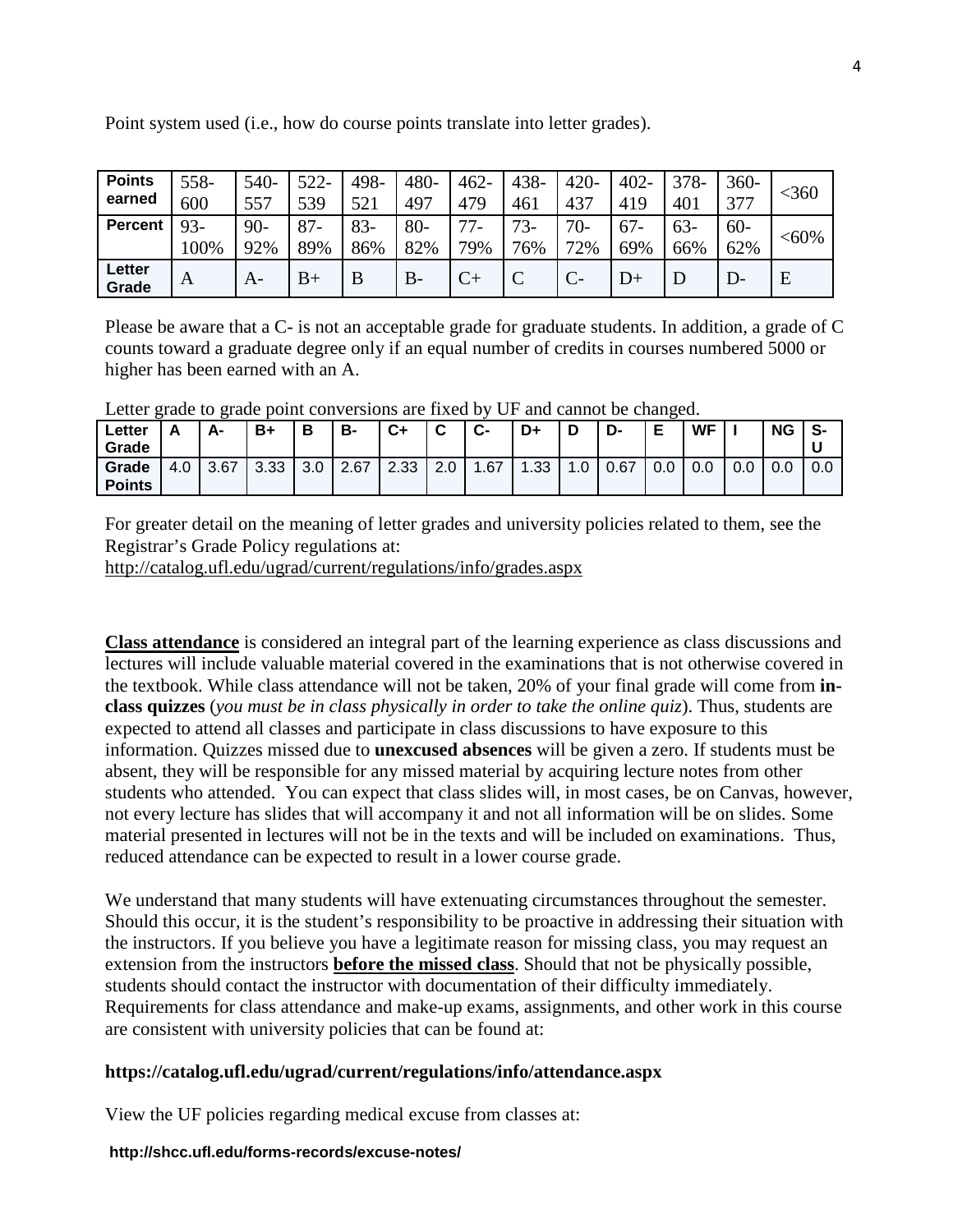### **STUDENT EXPECTATIONS, ROLES, AND OPPORTUNITIES FOR INPUT**

### **Expectations Regarding Course Behavior**

*Class participation:* As Psychiatric Disorders is a thought provoking topic and often leads to interesting discussions about the topics covered within this course, student participation is expected. We expect each individual to contribute throughout the semester and will monitor ongoing student participation. Remember: There are no "stupid questions" and one of the most powerful ways to learn is in the moment by interacting with your instructors and classmates.

*Make-up work*: If you must miss an exam because of a foreseeable conflict (i.e., professional conference, athletic competition, religious observance, etc.) you are expected to notify us immediately to set-up alternative arrangements *prior* to the exam date. If a student is not in class for an exam due to an illness or medical emergency, they will be required to provide a statement from their healthcare provider documenting the illness or medical emergency. Requirements for class attendance and make-up exams, assignments, and other work in this course are consistent with university policies that can be found in the online catalog at: [https://catalog.ufl.edu/ugrad/current/regulations/info/attendance.aspx.](https://catalog.ufl.edu/ugrad/current/regulations/info/attendance.aspx)

*Professional behavior:* Professional behavior is expected in the classroom at all times. This includes arriving to class promptly and staying until the end of class, avoiding any form of classroom disruption, and treating the instructor and peers with respect.

*Use of computers/technology:* Before class starts, you are welcome to use computers to check email, play games, and any other personal purpose consistent with college policies. Once class starts, you must close (not just minimize) all programs and windows not being used for class purposes. This includes instant messaging, chats, email, games, websites that are not being used directly for class, and others. If you use computers in a manner contrary to the directions of the syllabus and/or instructor, you may be asked to leave the class for the day.

*Use of cell phones:* Cell phones are distracting. Cell phones must be placed on silent or turned off during class. Any use of a cell phone during class (i.e., chatting, texting) will be considered a violation of this policy as it disrupts other students from learning. Students who violate this policy will be asked to leave and will lose 1% of their participation grade per violation. Please speak to the instructors prior to the beginning of class if you experience an emergency that requires you to leave the room to take a phone call.

*Food/Drink:* To the extent permitted by facility rules and restrictions, you may bring food and/or beverages to class as long as it does not interfere with your ability to work and/or participate in class and as long as it does not interfere with or your classmates' ability to work and participate in class. You will be expected to clean-up after yourself and dispose of all trash before leaving the classroom.

# **Academic Integrity**

Students are expected to act in accordance with the University of Florida policy on academic integrity. As a student at the University of Florida, you have committed yourself to uphold the Honor Code, which includes the following pledge: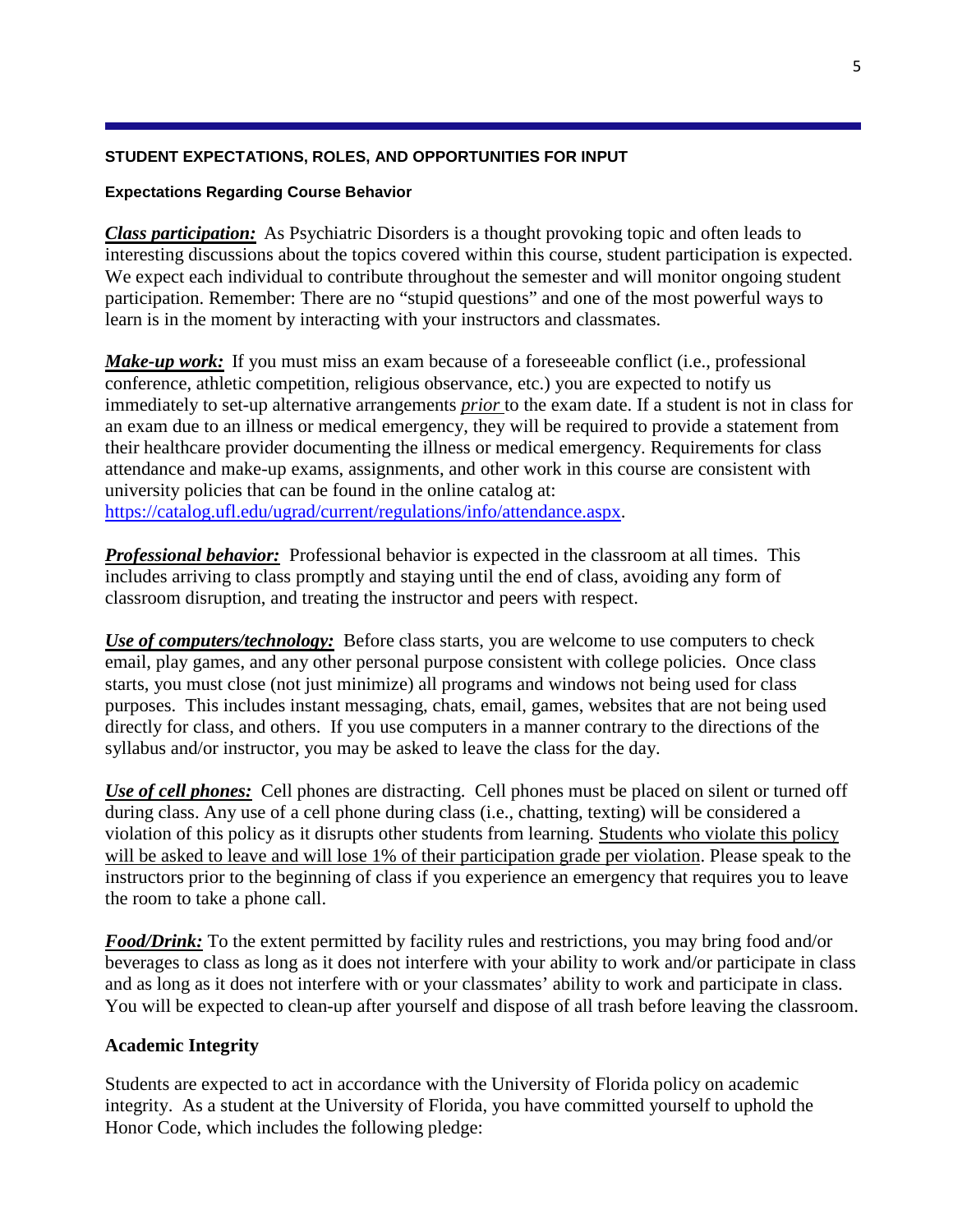"**We, the members of the University of Florida community, pledge to hold ourselves and our peers to the highest standards of honesty and integrity**."

You are expected to exhibit behavior consistent with this commitment to the UF academic community, and on all work submitted for credit at the University of Florida, the following pledge is either required or implied:

### **"On my honor, I have neither given nor received unauthorized aid in doing this assignment."**

It is your individual responsibility to know and comply with all university policies and procedures regarding academic integrity and the Student Honor Code. Violations of the Honor Code at the University of Florida will not be tolerated. Violations will be reported to the Dean of Students Office for consideration of disciplinary action. For additional information regarding Academic Integrity, please see Student Conduct and Honor Code or the Graduate Student Website for additional details:

<https://www.dso.ufl.edu/sccr/process/student-conduct-honor-code/> <http://gradschool.ufl.edu/students/introduction.html>

Please remember cheating, lying, misrepresentation, or plagiarism in any form is unacceptable and inexcusable behavior.

### **Online Faculty Course Evaluation Process**

Students are expected to provide feedback on the quality of instruction in this course by completing online evaluations at [https://evaluations.ufl.edu.](https://evaluations.ufl.edu/) Evaluations are typically open during the last two or three weeks of the semester, but students will be given specific times when they are open. Summary results of these assessments are available to students at [https://evaluations.ufl.edu/results/.](https://evaluations.ufl.edu/results/) If the class response rate for the course evaluation is 80% or greater than each student in class will receive an additional 5 (five) points to their grade.